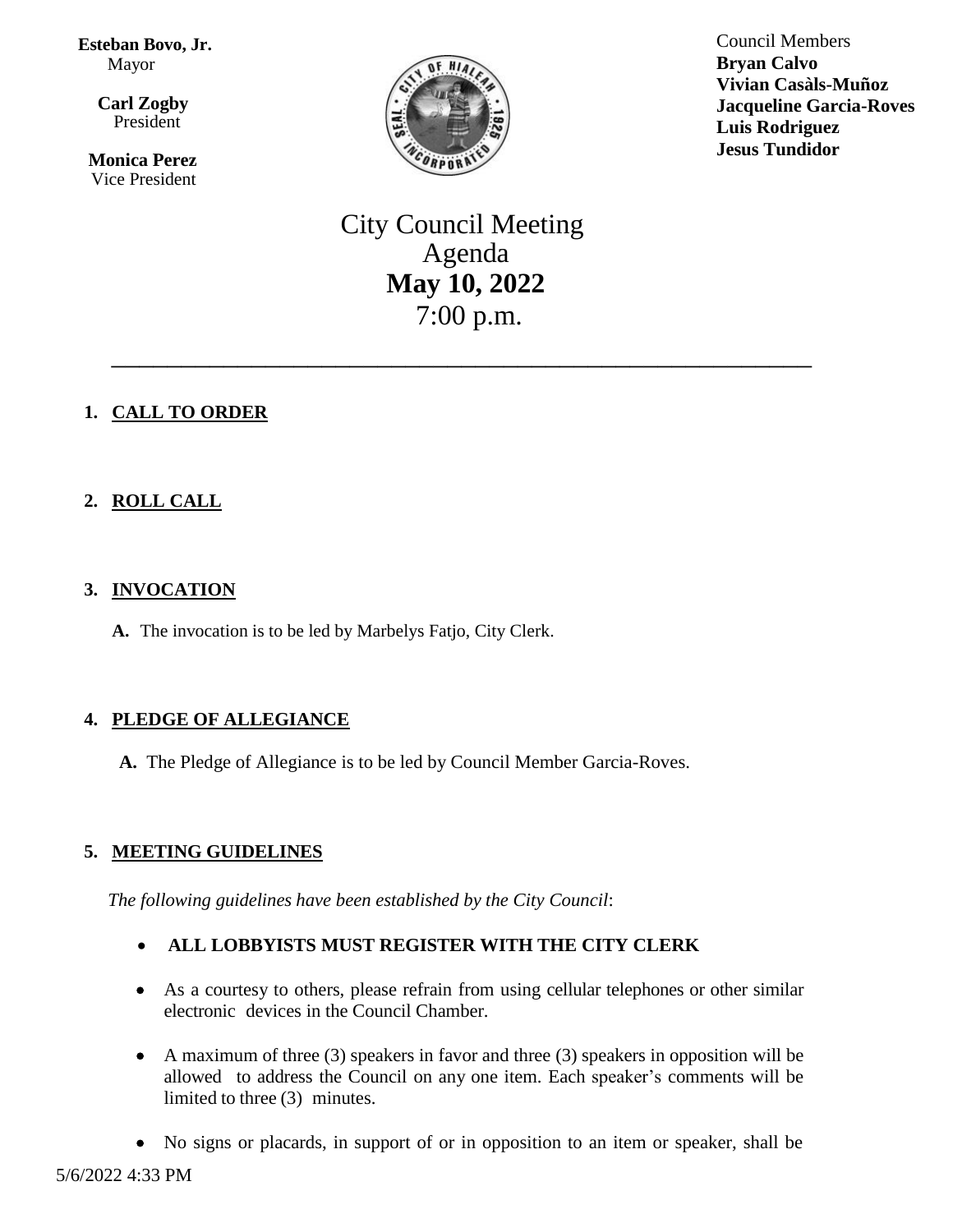permitted within the Council Chamber.

- Any person, whether participating via the web platform, telephonic conferencing or physical presence at City Hall, interested in making comments or posing questions on matters of public concern or on any item on the agenda, may do so during the meeting.
- Members of the public may address the City Council on any item pertaining to City business during the Comments and Questions portion of the meeting. A member of the public islimited to one appearance before the CityCouncil and the speaker's comments will be limited to three (3) minutes.
- The public can view public meetings on the City's YouTube page [\(www.youtube.com/cityofhialeahgov](http://www.youtube.com/cityofhialeahgov) ).
- Members of the public may hear the meeting live through telephonic conferencing using any telephone or cellular phone service. A smart device or computer are not necessary to participate in the meeting if you join by phone.
- All persons participating via the web platform will be muted during the meeting until called upon to be heard. Participation through Zoom requires a computer or smart mobile device with a microphone and web camera. The participant may elect to participate in the meeting using audio only or appear through both audio and video. The video function of all participants appearing through video will be turned off until called upon to be heard.

# **6. PRESENTATIONS**

**6A.** Presentation by Senator Manny Diaz, Jr., as well as State Representatives Bryan Avila, Alex Rizo, and Tom Fabricio regarding the 2022 Legislative Session.

# **7. COMMENTS AND QUESTIONS**

## **8. ANNOUNCEMENT OF AMENDMENTS/CORRECTIONS TO THE AGENDA**

## **9. CONSENT AGENDA**

5/6/2022 4:33 PM *All items listed under Consent Agenda with letter designations are considered routine and will be enacted* by one motion. There will be no separate discussion of these items unless a Council Member, the Mayor or a resident so requests, in which case the item will be removed from the consent agenda and considered *along with the regular order of business.*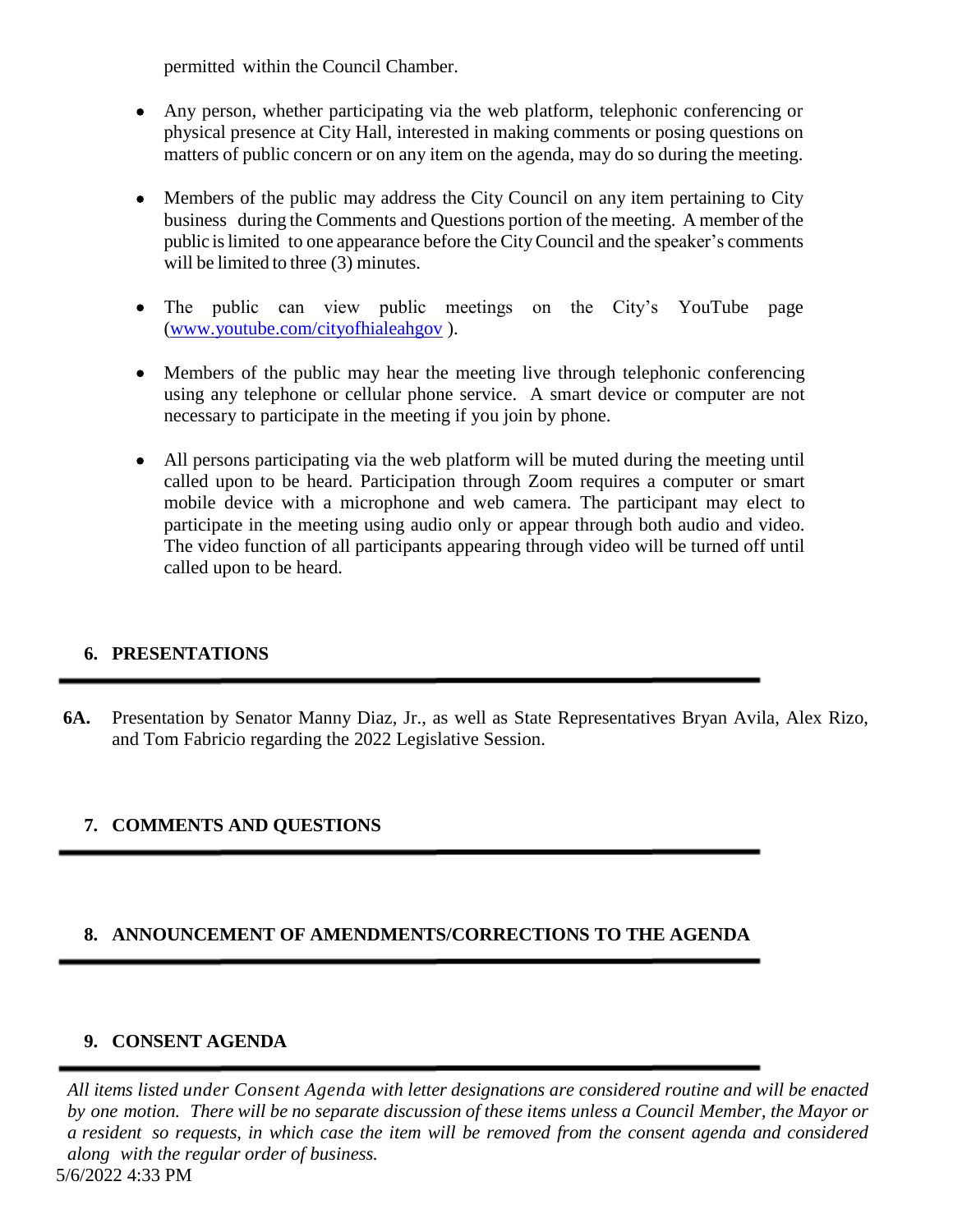**A.** Request permission to approve the minutes of the City Council Meeting held on April 26, 2022 at 7:00 p.m.

(OFFICE OF THE CITY CLERK)

**B.** Request from Fireworks Lady and Co., LLC, located at 8600 Northwest South River Drive, Suite 75, Miami, Florida 33166, for a special events permit to host an Annual Fireworks Lady Demo Shoot (company gathering for product demonstration), to include music played by a disc jockey, as well as to have a maximum of two food trucks to serve food and non-alcoholic beverages, on Saturday, May 28, 2022 from 6:00 p.m. until 10:30 p.m., to be held at the Milander Park Field, with an expected estimate of 100 attendees, subject to compliance with the requirements of the Hialeah Police Department and the Hialeah Fire Department, as well as the insurance coverage required by the City's Risk Management Department.

## (OFFICE OF THE CITY CLERK)

*On April 26, 2022, the City Council tabled the item until May 10, 2022.* 

- **C.** Request permission to issue a purchase order to VCS Tech Systems, LLC, for payment of the following invoices:
	- Invoice No. 002159, for the installation of new 911 call boxes at Sector 2 and Sector 5, for \$2,731.88
	- Invoice No. 002299, for the reconfiguration of the NVRs in the K9 unit, Internal Affairs and the Office of the Chief of Police, for \$625.00
	- $\triangleright$  Invoice No. 002404, payment of the monthly reoccurring fee for service to the 911 call box outside Sector 2 and Sector 5 during the month of December 2021, for \$66.88
	- Invoice No. 002405, payment of the monthly reoccurring fee for service to the 911 call box outside Sector 2 and Sector 5 during the month of January 2022, for \$66.88
	- $\triangleright$  Invoice No. 002529, payment for service call for UniView POE switches with power failures at two (2) police stations, for \$1,075.00
	- Invoice No. 002531, payment for service call due to the Sector 5 NVR not working properly, for \$125.00
	- Invoice No. 002544, payment of the monthly reoccurring fee for service to the 911 call box outside Sector 2 and Sector 5 during the month of February 2022, for \$66.88

in a total cumulative expense amount not to exceed \$4,757.52. The funding for this expenditure is to be withdrawn from the General Fund - Repair & Maintenance Equipment Account No. 001.1000.521.462.

On August 24, 2021 (Consent Item J), the City Council awarded Hialeah Invitation to Bid No. 2020/21-8500-36-024 – *Access Control- Keri Systems Installation and Maintenance*, to this vendor, sole source responsive bidder.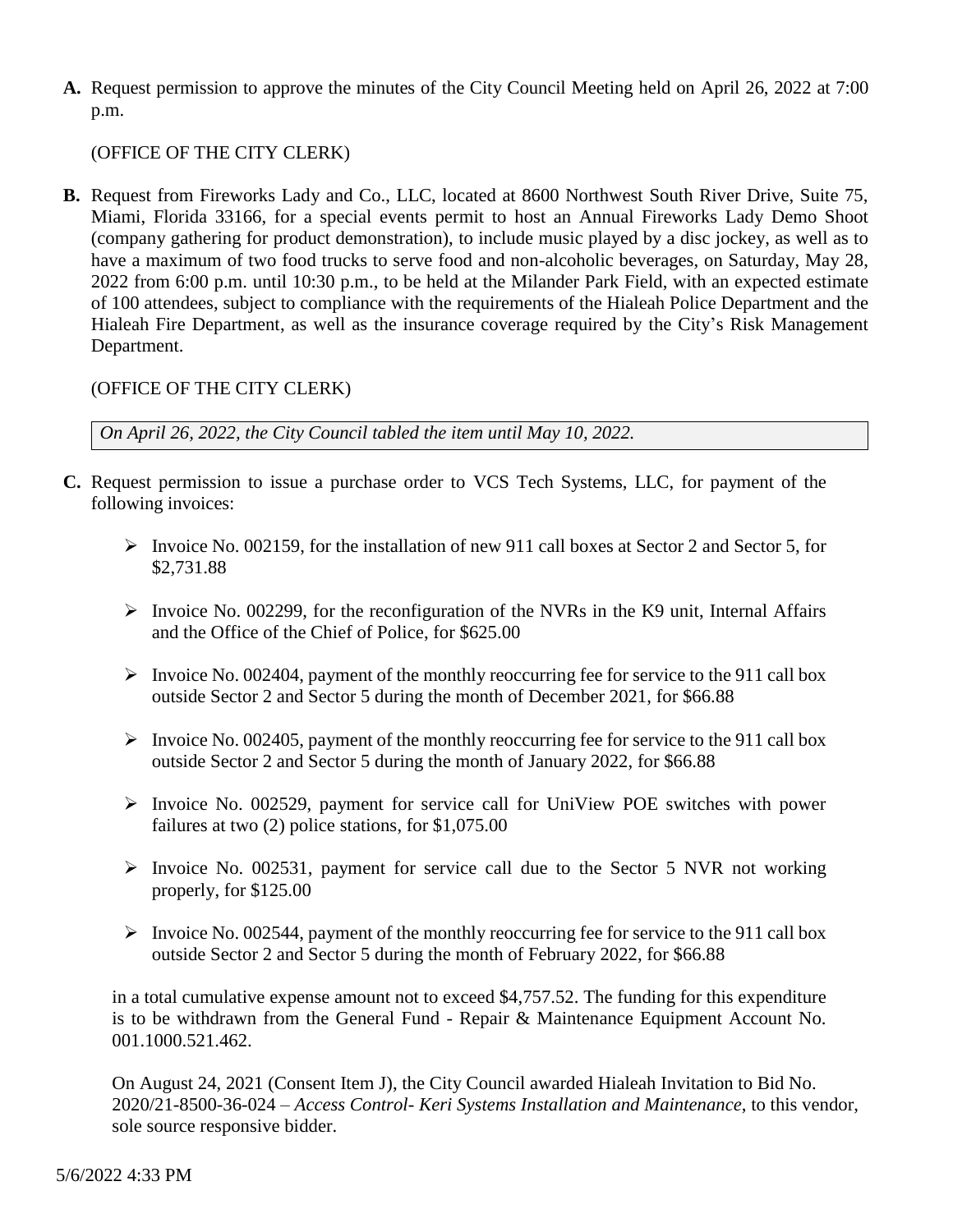#### (INFORMATION TECHNOLOGY DEPARTMENT)

**D.** Request permission to waive competitive bidding, since it is advantageous to the City in that the City is able to obtain the best options with the stop-loss insurance at the lowest annual cost, and issue a purchase order to Stealth Partner Group, LLC, for stop loss insurance with the City's self-funded PPO Plan, in the amount of \$576,553.90, and further request permission to ratify payments made for the month of January 2022 in the amount of \$35,863.98 and February in the amount of \$37,582.12, for a new total cumulative expense amount not to exceed \$650,000.00. The funding for this expenditure is to be withdrawn from the Contractual Services Account No. 520.8500.519.233.

(RISK MANAGEMENT DEPARTMENT)

# **10. ADMINISTRATIVE ITEMS**

**10 A**. **ORDINANCE:** Second reading and **public hearing** of proposed ordinance amending Ordinance No 2022-003 (February 8, 2022), of the Hialeah Code of Ordinances Chapter 18, entitled "Businesses", Article II, "Special Events"; amending § 18-29 "Permit; Hialeah Park District (HPD)" by allowing the Factory Town Entertainment Subdistrict to site special events of 60 days or less; repealing all ordinances or parts of ordinances in conflict herewith; providing for penalties for violation hereof; providing for a severability clause; providing for inclusion in the code, and providing for an effective date.

## (ADMINISTRATION)

*On April 26, 2022, the City Council approved the item on first reading. Second reading and public hearing is scheduled for May 10, 2022.*

*On March 8, 2022 the item was postponed by the administration until further notice.*

**10 B**. **ORDINANCE:** Second reading and **public hearing** of proposed ordinance amending Ordinance No. 2013-83 (November 26, 2013) amending Chapter 46 entitled "Historical Preservation" of the Code of Ordinances, and in particular, revising Hialeah Code § 46-40 entitled "Powers and Duties" to allow the naming of City buildings, facilities, parks, rights-of-way and other City properties after elected federal officials or relatives of elected federal officials during the lifetime of the elected federal officials; repealing all ordinances or parts of ordinances in conflict herewith; providing for penalties for violation hereof; providing for a severability clause; providing for inclusion in the code, and providing for an effective date.

## (ADMINISTRATION)

*On April 26, 2022, the City Council approved the item on first reading. Second reading and public hearing is scheduled for May 10, 2022.*

**10 C**. **ORDINANCE:** Second reading and **public hearing** of proposed ordinance supplementing Resolution No. 2021-124 adopted on September 14, 2021; authorizing the exchange of Series 2022 Note for the Series 2021 Note in the amount of \$28,400,000.00; providing for the rights, securities and remedies for the owner of the Series 2022 Note; authorizing certain City officials to execute such Series 2022 Note and all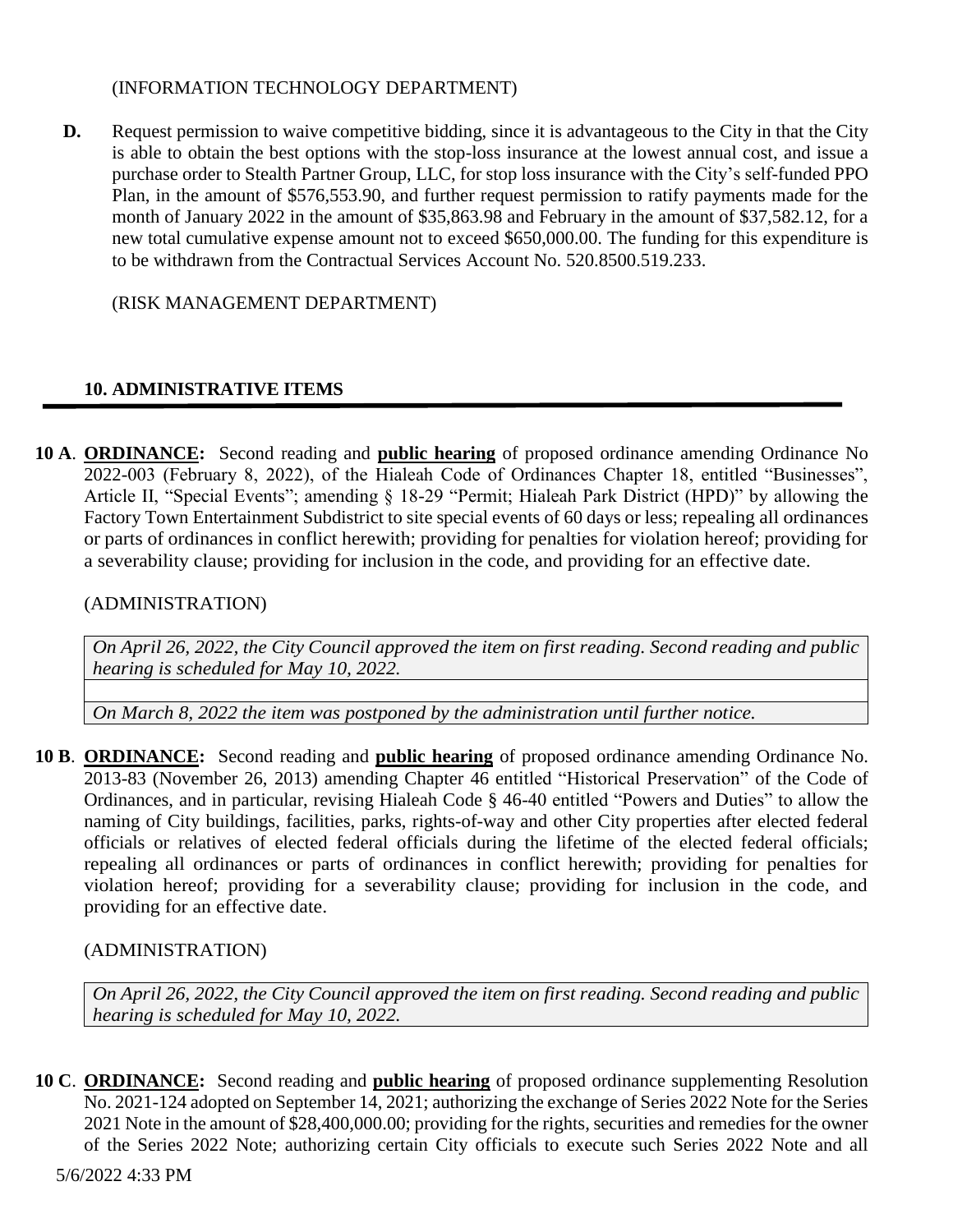necessary documents on behalf of the City and to take all actions required in connection with the delivery of such Series 2022 Note; making certain covenants and agreements in connection therewith; repealing all ordinances in conflict herewith; providing for a severability clause; and providing for an effective date.

# (ADMINISTRATION)

*On April 26, 2022, the City Council approved the item on first reading. Second reading and public hearing is scheduled for May 10, 2022.*

**10 D. ORDINANCE:** Second reading and **public hearing** of proposed ordinance supplementing Ordinance No. 10-40 enacted by the City Council on June 22, 2010; authorizing not to exceed \$41,500,000.00 Utility System Revenue Refunding Bonds, Series 2022; providing for the issuance of such Series 2022 Bonds to refinance certain debt obligations; delegating the award of the sale of the Series 2022 Bonds to the Mayor; appointing a registrar and paying agent; approving the form of the Escrow Deposit Agreement; approving the execution and delivery of a Bond Purchase Agreement; approving the execution and delivery of a Disclosure Dissemination Agent Agreement; appointing a Dissemination Agent; amending Ordinance No. 10-40 to change the definition of Finance Director; providing certain covenants and agreements in connection with the issuance thereof; and providing an effective date.

# (ADMINISTRATION)

*On April 26, 2022, the City Council approved the item on first reading. Second reading and public hearing is scheduled for May 10, 2022.*

**10 E. ORDINANCE:** First reading of proposed ordinance amending Ordinance No. 2022-015 (March 8, 2022) amending the Hialeah Code of Ordinances Chapter 18, entitled "Businesses", Article VI. "Peddlers, Solicitors, Itinerant Vendors", Division 2. "Peddlers, Itinerant Vendors", §18-311 "Retail Sales from Tents"; allowing retail tent sales other than the sales of Christmas trees and fireworks as a special event; allowing additional time for retail sales as a special event; allowing for a farmer's market; repealing all ordinances or parts of ordinances in conflict herewith; providing for penalties for violation hereof; providing for a severability clause; providing for inclusion in the code; and providing for an effective date.

(ADMINISTRATION)

*On April 26, 2022, the item was deferred until May 10, 2022.* 

**10 F. ORDINANCE:** First reading of proposed ordinance amending Chapter 98, entitled "Zoning", Article V, Zoning District Regulations, Division 16, entitled "C-2 Liberal Retail Commercial District", Section 98- 1112, entitled "Uses Prohibited" removing open air markets as prohibited activity; repealing all ordinances or parts of ordinances in conflict herewith; providing for penalties for violation hereof; providing for a severability clause; providing for inclusion in the code; and providing for an effective date.

(ZONING)

*On April 13, 2022, the Planning and Zoning Board recommended approval of this item.*

**10 G.** Pursuant to Section 2.01 of the City's Charter, Mayor Esteban Bovo, Jr., appoints Ruth Rubi, subject to civil service rules and regulations, to the position of Executive Director of Finance Management.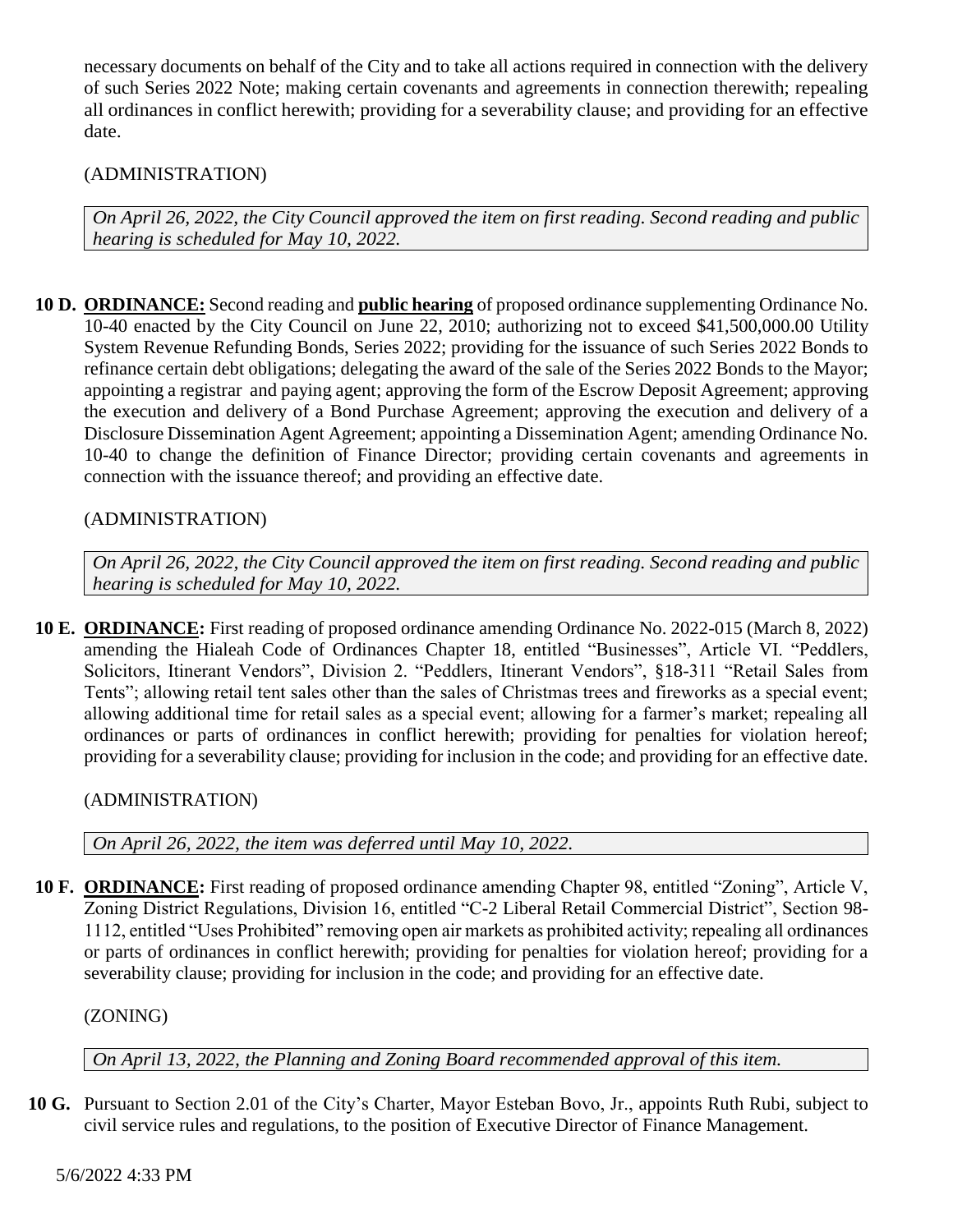#### **11. BOARD APPOINTMENTS**

#### **12. UNFINISHED BUSINESS**

#### **13. NEW BUSINESS**

#### **14. LANDUSE**

**LU 1. ORDINANCE**: First reading of proposed ordinance amending the Future Land Use Map from Commercial to Transit Oriented Development District; **Property located at 1067 East 25 Street, Hialeah, Florida, zoned C-2 (Liberal Retail Commercial District);** repealing all ordinances or parts of ordinances in conflict herewith; providing penalties for violation hereof; providing for a severability clause; and providing for an effective date.

*Per the Planning and Zoning Division, the Land Use Amendment must be approved before the City Council's consideration of the rezoning of the property. (Item PZ 6 on the May 10, 2022 City Council Agenda)* 

*Registered Lobbyists: Maritza Haro Salgado and Melissa Tapanes Llahues, 200 South Biscayne Boulevard, Suite 300, Miami, Florida 33131, on behalf of BEC Housing Trust, LLC.*

*On April 27, 2022, the Planning and Zoning Board recommended approval of the item.* 

*Planner's Recommendation: Approval*

*Property Owner: East 25 Street Shops, Inc., 2223 Pembroke Road, Hollywood, Florida 33020.*

#### **15. ZONING**

#### **PLANNING AND ZONING**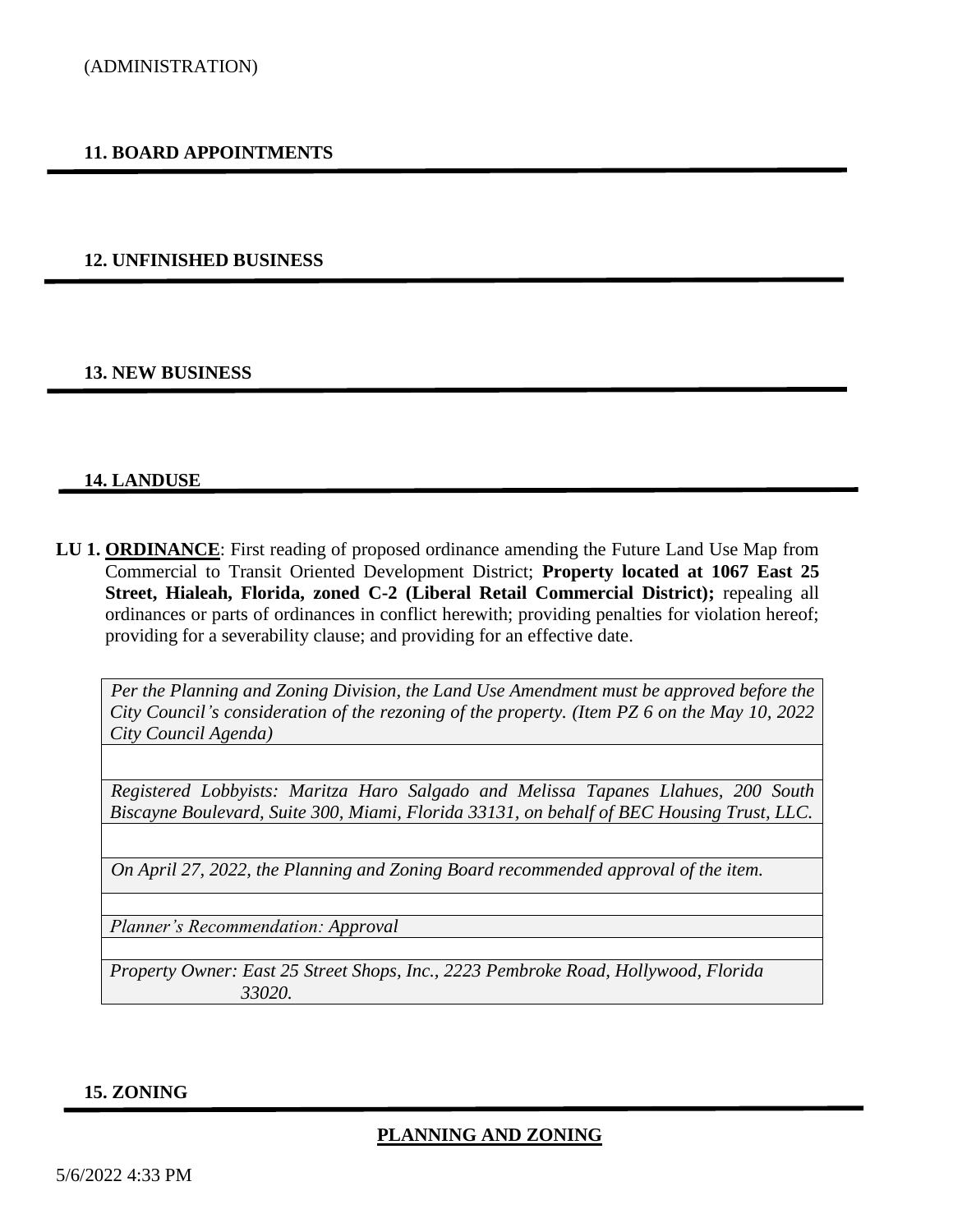**PZ 1. ORDINANCE**: Second reading and **public hearing** of proposed ordinance granting a Special Use Permit (SUP) pursuant to Hialeah Code of Ordinances § 98-161 to allow an adult day training and care center for young people with disabilities ancillary to an existing church and school; **Property located at 5800 Palm Avenue, Hialeah, zoned R-1 (One-Family District);** repealing all ordinances or parts of ordinances in conflict herewith; providing penalties for violation hereof; providing for a severability clause; and providing for an effective date.

*On April 26, 2022, the City Council approved the item on first reading. Second reading and public hearing is scheduled for May 10, 2022.*

*On April 13, 2022, the Planning and Zoning Board recommended approval of the item contingent on the construction of on-street parking spaces.*

*Planner's Recommendation: Approval contingent on the construction of on-street parking spaces.*

*Property Owners: Mayra Sanabria, 20110 Northwest 59 Court, Hialeah, Florida 33015 Mayra Aristy, 501 Southeast 4th Street, Hialeah, Florida 33010.*

**PZ 2. ORDINANCE:** First reading of proposed ordinance granting a Conditional Use Permit (CUP) pursuant to Hialeah Code of Ordinances § 98-181 to allow a 10,840 square foot expansion of the existing 36,950 square foot Behavioral Health Hospital; and increase the number of beds from 72 beds to 92 beds; and allow 73 parking spaces, where 115 parking spaces are required; contra to Hialeah Code of Ordinances § 98-2189(12); **Property located at 4225 West 20 Avenue, Hialeah zoned C-2 (Liberal Commercial District);** repealing all ordinances or parts of ordinances in conflict herewith; providing penalties for violation hereof; providing for a severability clause; and providing for an effective date.

*On April 26, 2022, the item was deferred until May 10, 2022.*

*On April 25, 2022, Mr. Javier Vazquez, registered lobbyist, requested that the item be deferred until May 10, 2022.*

*Registered Lobbyist: Javier Vazquez, 1450 Brickell Avenue, Suite 1900, Miami, Florida 33131, on behalf of, 4225 LLC C/O Millennium Mgmt LLC.*

*On March 23, 2022, the Planning and Zoning Board recommended approval of the item.*

*Planner's Recommendation: Approval.*

*Property Owner: 4225 LLC c/o Millennium Mgmt LLC, 10800 Biscayne Blvd, Suite 600, Miami, Florida 33161.*

5/6/2022 4:33 PM **PZ 3. ORDINANCE:** First reading of proposed ordinance granting a Special Use Permit (SUP) to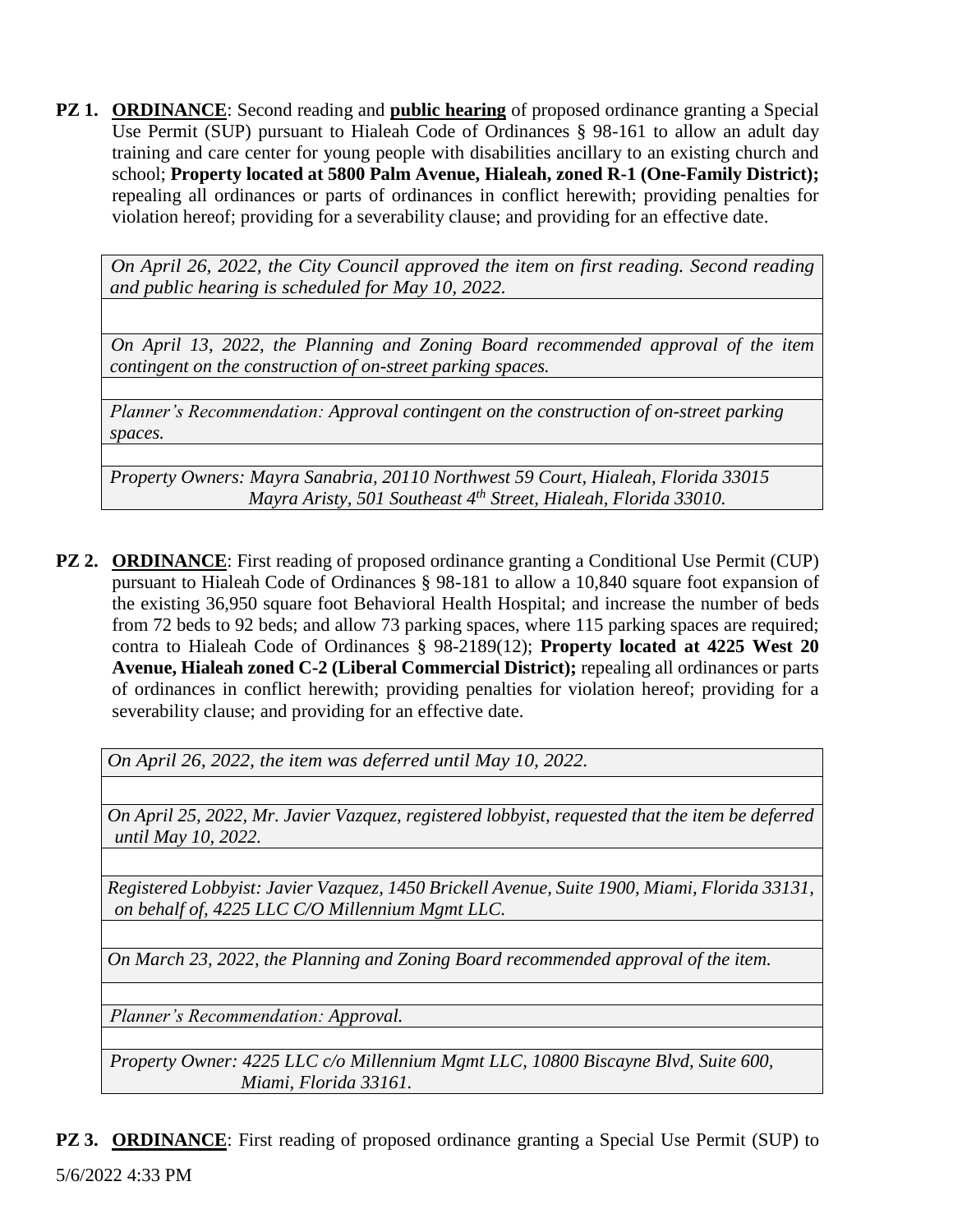allow the expansion of the NBD (Neighborhood Business District) Overlay for the development of a 27-unit multifamily building, pursuant to Hialeah Code of Ordinances § 98-1630.8; granting a variance permit to allow only residential uses where mixed use is required; allow residential use on the ground floor, where residential use is allowed above ground floor level only; allow 18 residential units with an area of 595 square feet, where 850 square feet is the minimum required and only 10% of the units may have an area of 600 square feet; allow 7 feet front setback on East 7 Avenue, for encroachment of balconies above the ground floor, where 10 feet built-to-line are required; allow 32 parking spaces, where 61 parking spaces are required; and allow 29.6% pervious area, where 30% is the minimum required; all contra to Hialeah Code of Ordinances §§ 98-1630.1, 98-1630.2, 98-1630.3(e)(1), 98-2189(16)a., and 98-2056(b)(1); **Property located at 40 East 10 Avenue, Hialeah, zoned C-2 (Liberal Retail Commercial District);** repealing all ordinances or parts of ordinances in conflict herewith; providing penalties for violation hereof; providing for a severability clause; and providing for an effective date.

*On April 26, 2022, the item was tabled by the City Council until May 10, 2022.*

*On April 13, 2022, the Planning and Zoning Board recommended approval of the item.*

*Planner's Recommendation: Approval*

*Property Owner: Johanna Ferrer, 7440 SW 69 Terrace, Miami, Florida 33143.*

**PZ 4. ORDINANCE:** First reading of proposed ordinance rezoning property from R-1 (One-Family District) to R-3-3 (Multiple -Family District); granting a variance permit to allow front setback of 21.8 feet, where 25 feet are required; allow street side setback of 6 feet, where 15 are required; allow rear setback of 11.6 feet, where 20 feet are required; allow total lot coverage of 31%, where 30% is the maximum allowed; and allow 23% pervious area, where 30% is the minimum required; all contra to Hialeah Code of Ordinances §§ 98-589, 98-590, 98-591, 98-2056(b)(1) and 98-2056(b)(2); **Property located at 782 East 37 Street, Hialeah, Florida, zoned R-1 (One-Family District);** Repealing all ordinances or parts of ordinances in conflict herewith; providing penalties for violation hereof; providing for a severability clause; and providing for an effective date.

*Registered Lobbyist: Ceasar Mestre Esq., 8105 NW 155 Street, Miami Lakes, Florida 33016, on behalf of, New Land Opportunities Inc.*

*On April 27, 2022, the Planning and Zoning Board recommended approval of the item.*

*Planner's Recommendation: Approval.*

*Property Owners: New Land Opportunities Inc, P.O Box 820841, Pembroke Pines, Florida 33082.*

> *Alejandro Pla, 218 East 49 Street, Hialeah, Florida 33013. Daisy Gascow, 218 East 49 Street, Hialeah, Florida 33013.*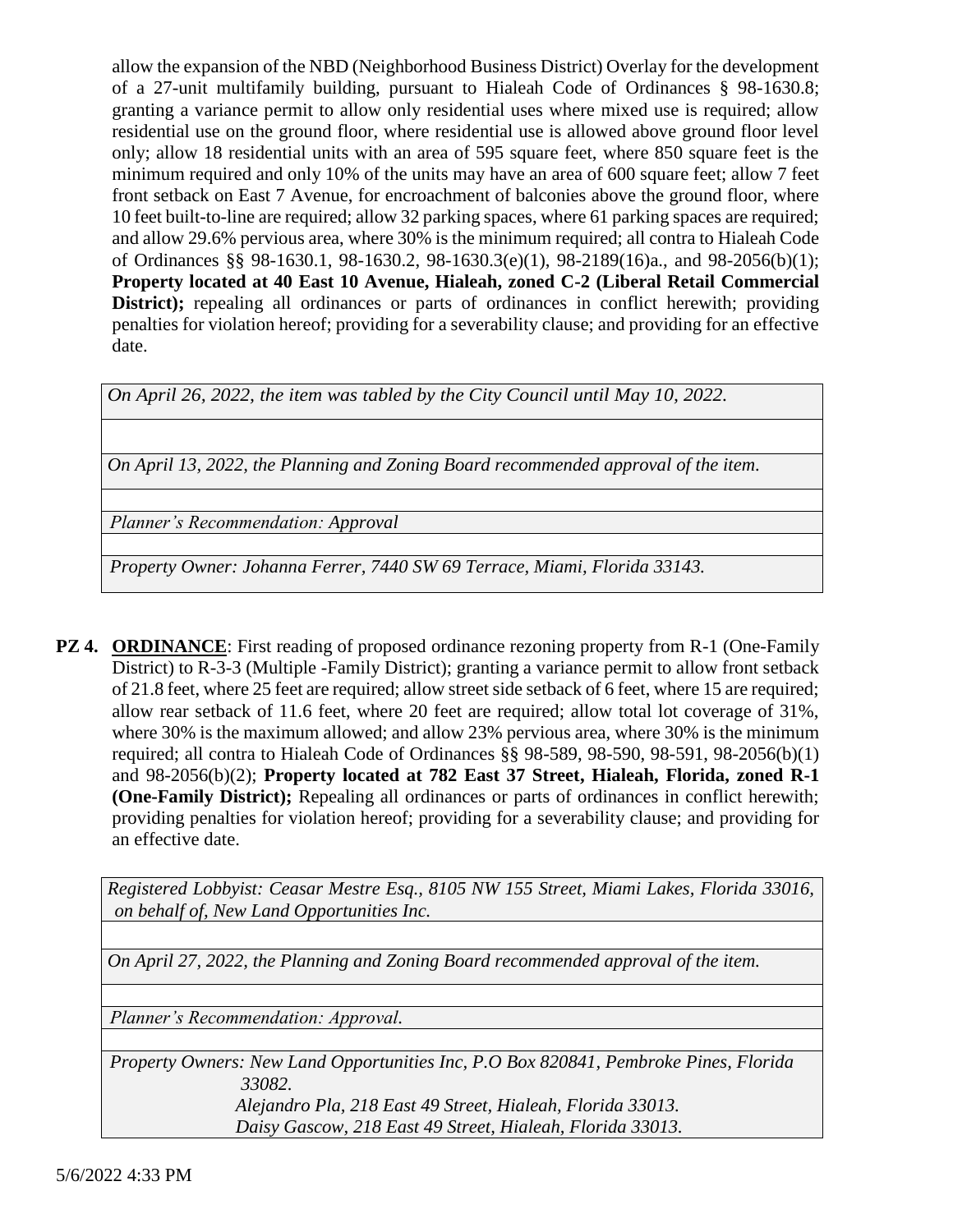**PZ 5. ORDINANCE:** First reading of proposed ordinance rezoning from R-1 (One-Family District) to GUD (Governmental Use District) of property located at 815 West 75 Street and granting a Special Use Permit (SUP) pursuant to Hialeah Code of Ordinances § 98-1630.8, to allow the expansion of the Neighborhood Business District Overlay; granting a variance permit to allow residential use on the ground floor, where residential use is allowed above ground floor level only; allow 1,049 parking spaces, where 1,487 parking spaces are required; and allow 19.8% pervious area, where 30% is the minimum required; contra to Hialeah Code of Ordinances §98- 1630.2, and §§98-2189(16)a. and b. **Property located at 7605 West 10 Avenue and 815 West 75 Street, Hialeah, Florida, zoned GUD (Governmental Use District) and R-1 (One-Family District).** Repealing all ordinances or parts of ordinances in conflict herewith; providing penalties for violation hereof; providing for a severability clause; and providing for an effective date.

*Registered Lobbyist: Alejandro J. Arias, 701 Brickell Avenue, Suite 300, Miami Florida 33131, on behalf of Hialeah Housing Authority.* 

*Registered Lobbyist: Hugo P. Arza, Esq., Alejandro J. Arias, Esq., Alessandria San Roman, Esq., 701 Brickell Avenue, Suite 300, Miami Florida 33131, on behalf of, Bessolo Design Group, Inc.*

*On April 27, 2022, the Planning and Zoning Board recommended approval of the item as recommended.*

*Planner's Recommendation: Approval subject to keeping buildings facing West 8 Avenue at a height not exceeding five stories and without commercial uses.*

*Property Owners: HHA I, Inc., Florida Not for Profit Organization and Hialeah Housing Authority, Not for Profit Entity, 75 East 6 Street, Hialeah, Florida 33010.*

**PZ 6. ORDINANCE**: First reading of proposed ordinance rezoning property from C-2 (Liberal Retail Commercial District) to TOD (Transit Oriented Development District); and granting a variance permit to allow 10 stories, where 8 stories is the maximum allowed; contra to Hialeah Code of Ordinances §§ 98-1544(c)(2) and 98-1544(d). **Property located at 1067 East 25 Street, Hialeah, Florida, zoned C-2 (Liberal Retail Commercial District).** Repealing all ordinances or parts of ordinances in conflict herewith; providing penalties for violation hereof; providing for a severability clause; and providing for an effective date.

*Registered Lobbyist: Maritza Haro Salgado and Melissa Tapanes Llahues, 200 South Biscayne Boulevard, Suite 300, on behalf of BEC Housing Trust, LLC.*

*On April 27, 2022, the Planning and Zoning Board recommended approval of the item.*

*Planner's Recommendation: Approval*

*Property Owner: East 25 Street Shops, Inc., 2223 Pembroke Road, Hollywood, Florida*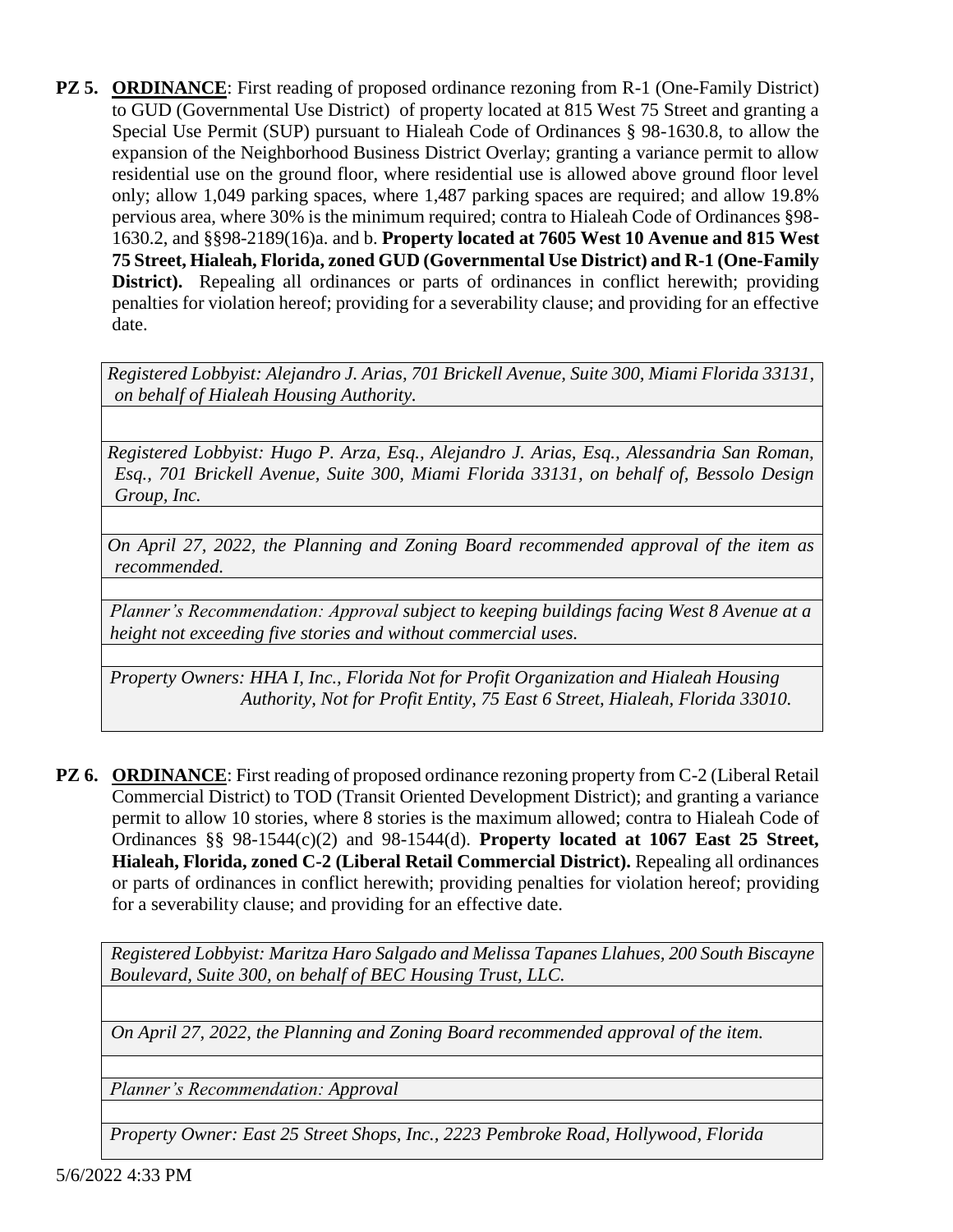*33020.*

**PZ 7. RECOMMENDATION OF DENIAL:** Recommendation of Denial by the Planning and Zoning Board to allow the re-platting of the property into two substandard lots, Lot 1 having a frontage of 40.01 feet and total lot area of 5,399.91 square feet, where 75 feet and 7,500 square feet are required and Lot 2, having a frontage of 40.01 feet and total lot area of 5,399.91 square feet, where 75 feet and 7,500 square are required, and once platted, allow the construction of a single-family house on each district for property located at **1140 West 32nd Street, Hialeah,** zoned R-1 (One-Family District).

*On April 26, 2022, the item was tabled by the City Council until May 10, 2022.*

*Registered Lobbyist: Frank De la Paz, 9361 Bird Rd, Miami, Florida 33165, on behalf of Suneil Arzola.*

*On April 13, 2022, the Planning and Zoning Board recommended denial of the item.*

*Planner's Recommendation: Denial.*

*Property Owners: Suniel Arzola, 1140 West 32 Street, Hialeah, Florida 33012*

## **16. FINAL DECISIONS**

**FD 1. RESOLUTION**: Proposed resolution approving the final decision of the Planning and Zoning Board, **Decision No. 2022-06** granting an adjustment on the property located at **5958 West 13 Court, Hialeah, zoned R-1 (One-Family District)**; and providing for an effective date.

*On March 9, 2022, the Planning and Zoning Board recommended approval of the item with the condition that the terrace remain open on its three sides.*

*Planner's Recommendation: Approve with conditions.*

*Property Owners: Anthony Perez and Felipe Perez, 5958 West 13 Court, Hialeah, Florida 33012*

**FD 2. RESOLUTION**: Proposed resolution approving the final decision of the Planning and Zoning Board, **Decision No. 2022-07** granting an adjustment on the property located at **517 East 10 Street, Hialeah, zoned R-1 (One-Family District)**; and providing for an effective date.

*On March 9, 2022, the Planning and Zoning Board recommended approval of the item with the condition that a 6-foot concrete wall be erected on the east side property line to protect the privacy of the adjacent home to the east.*